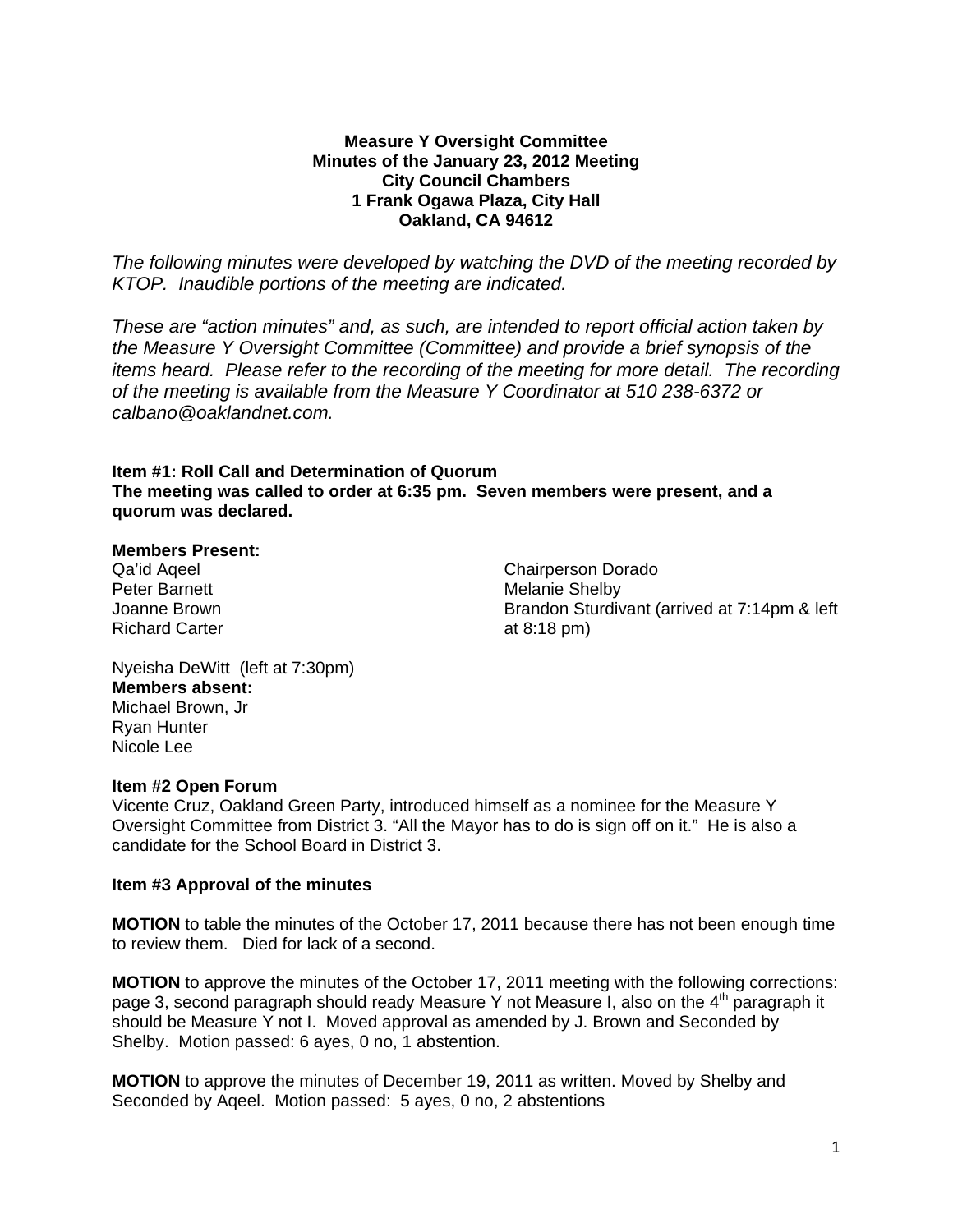**MOTION** to table the minutes of January 4, 2012 until the next meeting pending corrections (on page 4). Moved by J. Brown, and seconded by Aqeel. Motion passed. 7 ayes.

## **Item #4 Status Report from the City Attorney's Office on the Coliseum Parking Surcharge**

Mr. Morodomi sent an email stating he has not received the information he requested for this item from the appropriate agencies so he requests this item is continued until the February 27, 2012 meeting. The information will be provided prior to the meeting.

## **Item #5 2010-11 Violence Prevention Programs Evaluation –RDA**

Dr. Patricia Marrone Bennett from Resource Development Associates (RDA) and provided an overview of the 2010-2011 Measure Y Evaluation report by showing a PowerPoint presentation. The Violence Prevention and Public Safety Act of 2004 (Measure Y Initiative) mandates an independent evaluation of Measure Y funded programs to ascertain their effectiveness. There are two major components of Measure Y: 1) community policing and 2) violence prevention services. RDA released the evaluation report for 2010-11on violence prevention programs entitled: *Measure Y Evaluation, 2010-2011 Violence Prevention Programs Initiative Wide Report* which examines the violence prevention portion of Measure Y funded programs providing key finding and recommendations.

The purpose of the 2010-2011 annual report is to assess the progress in implementing Measure Y funded violence prevention efforts during the program year. Five million dollars are allocated annually to violence prevention programs through grants to community-based organizations. The 2010-2011 evaluation of the Measure Y violence prevention program efforts examined services and impacts at both the initiative and strategy levels providing key findings and recommendations.

At the initiative level the report focused on the services provided by programs, intermediate outcomes reported by clients, and a matched data analysis with adult and juvenile probations records. At the strategy level the report focused on services and client outcomes achieved by three strategies:1) Juvenile Justice Center/OUSD Wrap Around Services, and 2) Young Adults Reentry & Employment, and 3) Street Outreach. Results for other strategy areas are reported in individual program reports available on the Measure Y website (measurey.org). Data reported for 2010-2011 is limited by the length of the follow-up. No data on parolee recidivism was available due to the lack of cooperation during this evaluation period from CDCR despite efforts by the City.

The key findings at the initiative level include:

- Measure Y served over 4,600 clients in 2010-11. The cost of providing services was in line with other similar violence prevention programs in other communities.
- Clients reported improvements on risk and resiliency indicators.
- Most adult and juvenile probationers served through Measure Y are managing to avoid further criminal justice involvement.

The key findings at the strategy level include:

• Through the Juvenile Justice Center/OUSD Wrap Around Services strategy, Juvenile probationers who reside in Oakland are being re-enrolled in school within one day of release.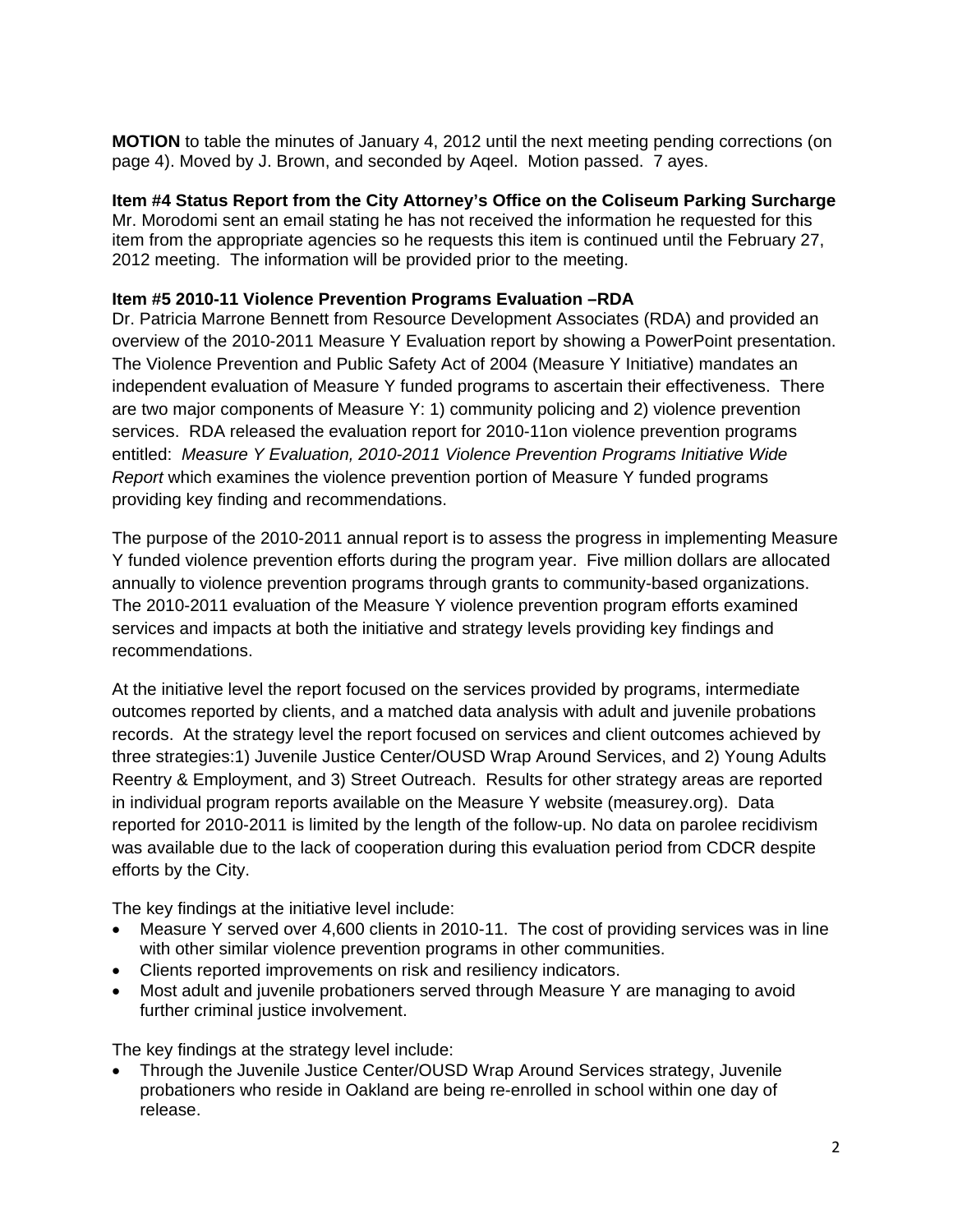- Juvenile Justice Center/OUSD Wrap Around Services clients experienced statistically significant decreases in criminal justice involvement. At 18 months, about 60% of clients who had received services managed to avoid further criminal justice involvement.
- JCC clients came to school more regularly, but were suspended at slightly higher rates after program enrollment.
- Nearly all Reentry Employment probationers complied with the terms of their probation during the first six months after enrolling in Measure Y services.
- More than three quarters of Street Outreach clients reported receiving a referral to employment that resulted in an interview, which suggests the strategy is effectively linking clients with employment resources.
- While the deployment of street outreach workers to hotspots did not appear to have an impact on crime, hotspots may be too large to achieve neighborhood level decreases in crime.

Given these findings, the evaluators made the following five recommendations:

- 1) Integrate evidence-based practices into the design and delivery of strategies targeting the adult and juvenile populations with prior criminal justice involvement that are tailored to different levels of risk (high, medium, or low).
- 2) Adopt a uniform, comprehensive definition (s) of case management that differentiates according to risk level for type of service(s), dosage, and staffing.
- 3) Strengthen the referral process to build on the JJC/OUSD Wrap Around Services strategy's success with re-rerolling young people in school and decreasing their criminal justice involvement over the short term through use of formal MOU'S between Probation, OUSD and the providers which define responsibilities, linkages, and expectations.
- 4) Explore opportunities to expand employment for the Measure Y target population closely linking private business with the program provider
- 5) Examine the size of the hotspots targeted with Street Outreach and consider reducing the size given the reduction in available resources, specifically the number of police officers available.
- 6) Develop measures for Street Outreach based on fidelity to models with established histories in other jurisdictions.
- 7) Continue to work to obtain data from CDCR on parolees so that Measure Y's impact on this population can be examined; identify CDCR as a partner and establish a formal relationship utilizing the Probation Department.

Members of the Measure Y Oversight Committee asked clarifying questions and provided comment. Brightstar Ohlson from RDA and Priya Jagannathan from DHS also provided information in response to comments and questions. Below are highlights of Committee member's comments, concerns and questions:

- A definition of what constitutes professional "case management" needs to be developed as definitions vary from program to program. The numbers of contacts, staff training requirements, etc. are standard in the literature but there is no systems approach to case management in Oakland's Measure Y programs. Also there was concern about the relationship of the pre and post tests and how they are linked to the case management.
- Concern that youth from juvenile hall may be getting enrolled in school, but being suspended at a higher rate than the general population. How can we call this success? There needs to be better feedback mechanism with the schools and coordination between JCC and community providers. OUSD needs to make a commitment to working with this population to keep them in school.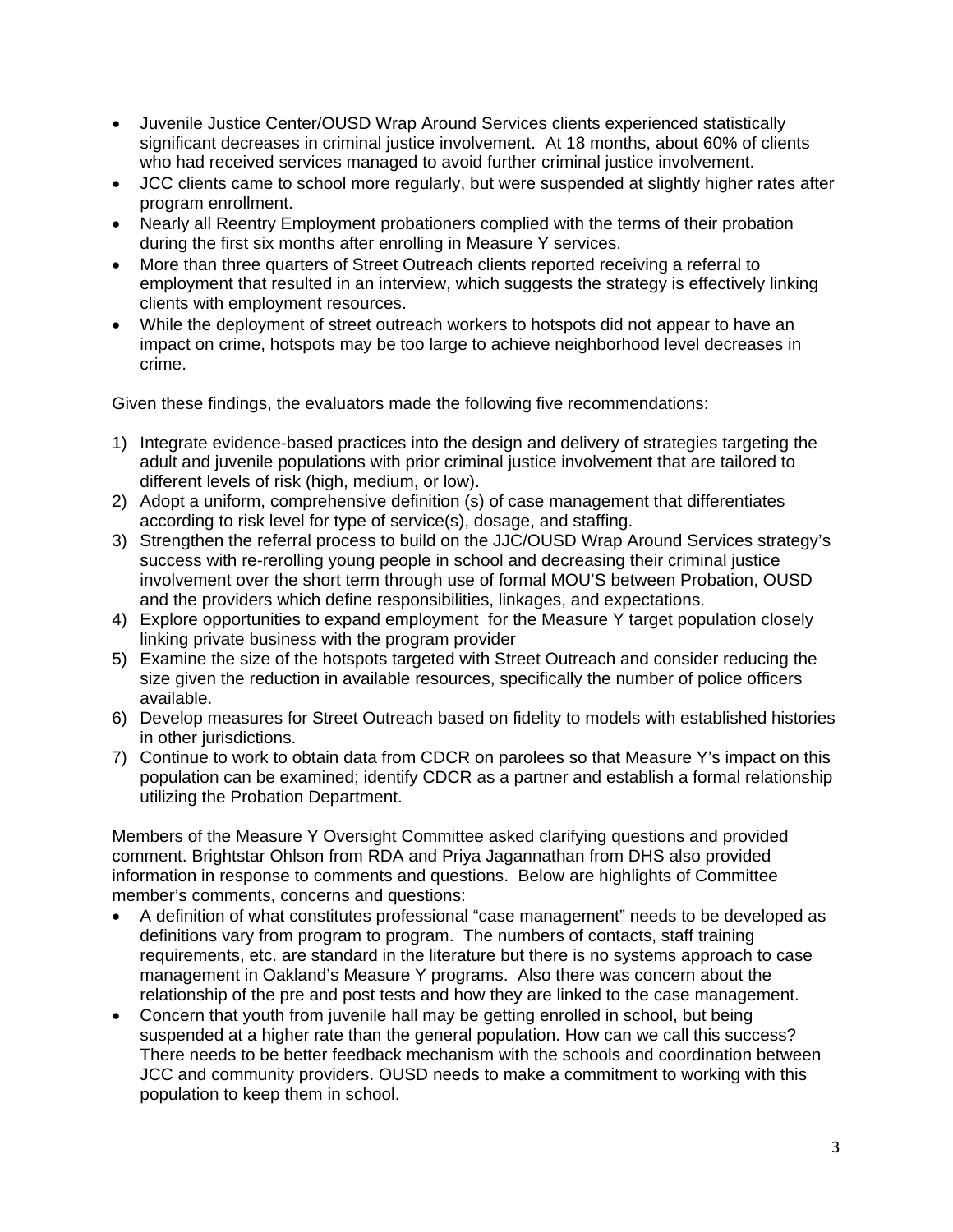- Concern that the school district is not equipped to deal with the reentry population.
- Concern that there is improvement in risk resiliency factors for parolees and probationers, yet less that half report being able to manage emotions, keep away from negative peer groups (which is a condition of parole) or have been threatened with a weapon – and how can we call this success.
- DHS has a planning process for this (above) with the School District. Member Aqeel asked if Committee members could attend these DHS meetings with the providers. (Priya Jagannathan said a planning meeting happens quarterly and the next one is on February  $7<sup>th</sup>$ and it would be appropriate for the members to attend. She said she would get the meeting information to the Chair. Chairperson Dorado said he would get the information to the members.)
- The programs need to look at anger management issues. Evaluators agreed that the evaluation shows little or no progress in this area and that attitudes around risk behavior and associations is directly related to criminal behavior.
- Measure Y money may not be having an impact on violent crime even though there are positive results for the individuals enrolled in the programs.
- RDA recommendations should be aligned with the DHS Measure Y RFP.
- The relationship between RDAs recommendations and how DHS uses the recommendations in working with CBOS.
- Does DHS have the right mix of services to really impact violence?
- How much of the services being funded by MY actually focus on violent crime?
- The evaluations need to include data/information about the nature of the original offenses. Evaluators agree that offense data could provide a more in depth analysis of the impact of the program or service and they will try to obtain offense data for the current year.
- Parolees are evaluated according to their program participation but CDCR has not provided data for 2009-2011 on recidivism despite the efforts of the City.
- Work with the Oakland Workforce Investment Board more closely regarding jobs for the reentry population.

Member Sturdivant suggested RDA should come to the Committee's next retreat as that would be an appropriate place to discuss Measure Y programs in depth. RDA said they would be happy to attend if an invitation is extended.

Speaker: Vicente Cruz. Highlights of his comments include:

- He appreciates outreach efforts to youth because it really helps, and you can tell what works or not.
- He doesn't agree that the reason crime has gone up is because there are fewer police. Rather, he believes the City should concentrate on prevention and jobs. He also said that OPD has a bad relationship with the community.
- He recommended the book: *The New Jim Crow.*
- He said the money for programs is there we just don't spend it where it will be most effective.

## **Item #6 Measure Y Budget: OPD Revenue and Expenditure report for November, 2011**

Gil Garcia from OPD provided an overview of the November, 2011 Revenue and Expenditure repot and answered questions. Mr. Garcia was asked if the Committee can receive a line item budget, including a list of what was spent. He answered in the affirmative and said he would send it to the Measure Y Coordinator and she could send to the Committee members.

# **Item #7 Measure Y Budget: DHS Revenue and Expenditure report for November, 2011**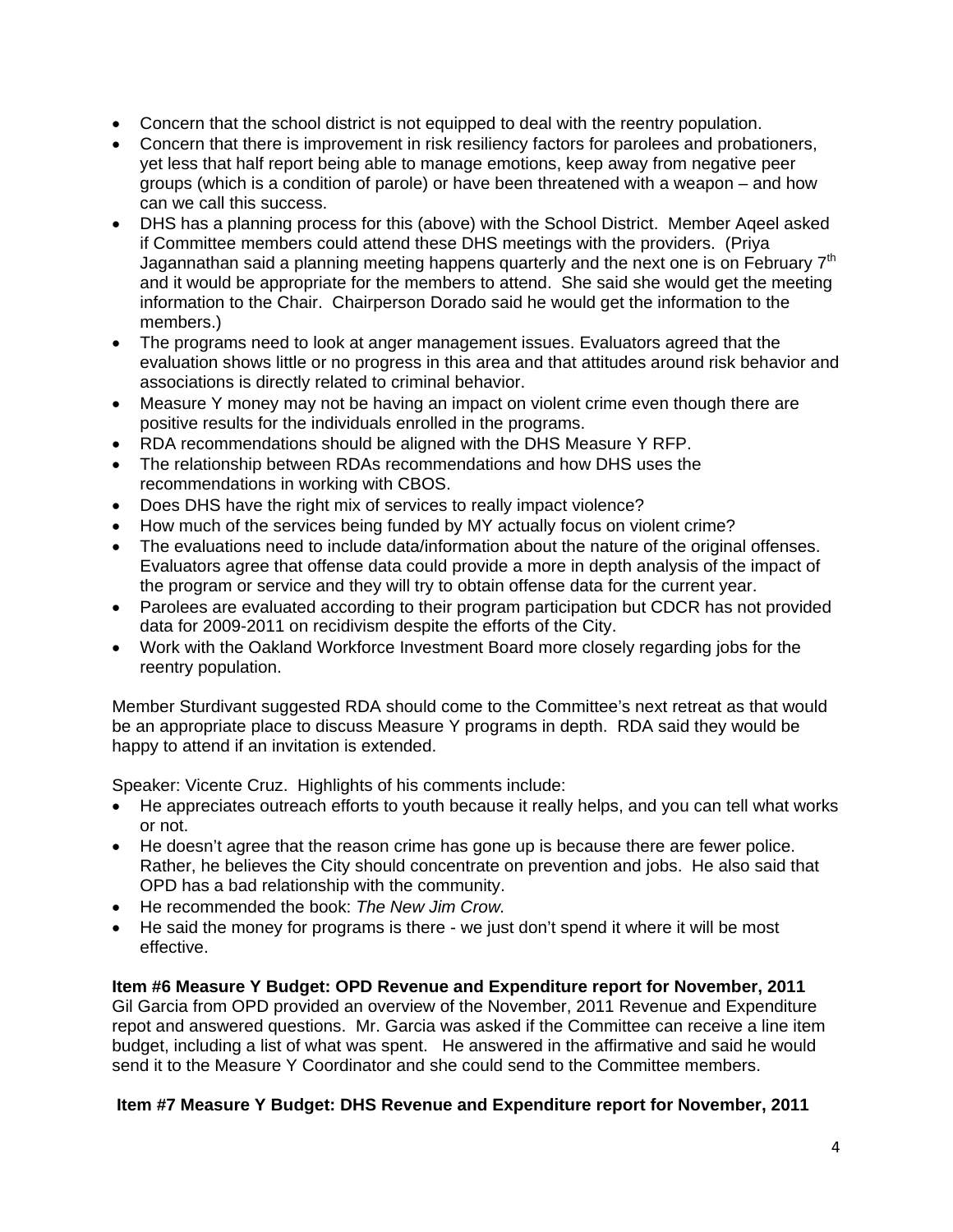Priya Jagannathan from DHS provided an overview of DHS's Measure Y budget including a piechart broken down by strategy, and also by provider.

## **Item #8 Proposed Amendment to the Bylaws**

Member Barnett has three proposed changes to the Committee Bylaws. These proposed changed need to have 15 days notice and would therefore be on next month's agenda for a vote:

- 1. Member Barnett reported on a meeting with the City Administrator Deanna Santana he attended with Member Aqeel, Chairperson Dorado, the Measure Y Coordinator, and Arturo Sanchez with the City Administrator's Office. One outcome of the meeting was the City Administrator saying that the Committee cannot expect to have the same level of secretarial services as it has had in the past including narrative-style minutes, and suggested for more substantial notes or letters to the Public Safety Committee or Council from the Committee to have a secretary position included in the Measure Y Oversight Committee Bylaws. To change the Bylaws, there needs to be at 15 day notice period. Consequently, this proposal will on next month's agenda. The Measure Y Coordinator said if member Barnett would send the Bylaw change to her she would send it out to the Committee members and to the distribution list.
- 2. He also wanted to clear up some confusion in the Committee Bylaws as to what constitutes a majority vote. 1) Normally it means more "yes" votes than "no" votes and "abstentions" do not count. For example, if there are 10 people on the Committee and if 1 votes "no" and 9 "abstain" the measure passes. 2) Another way to interpret what a majority vote is to base it on the majority of the members present and voting. For example If there are 10 members present you would need 6 "yes" votes for the proposal to pass. The current Bylaws do not specify what a majority vote means and he proposes that the Bylaws be changed to specify that if mean #1 above: more "yes" votes than "no" votes and "abstentions" do not count. This would require 15 days notice and he will send the exact language to the Measure Y Coordinator for noticing.
- 3. That the Committee adopt the following rules as allowed for in the current Bylaws:
	- Require that all major motions and amendments be submitted in written form
	- That the secretary record in the minutes who made the motion, who seconded it, what the final votes were.
	- That recording of the Committee meetings be made available to Committee members and the public.

## **Item #9 Part-time Measure Y Position in the Mayor's Office**

Member Aqeel commented that there was a part time position in the Mayor's Office funded by Measure Y that the Committee was not aware of. In their role as proving oversight it is important to know what is going on and who is funded. The Measure Y Coordinator said that she had consulted with the Budget Office and they said that 40% of the salary Senior Policy Advisory to the Mayor for Public Safety was paid for by Measure Y. Member Aqeel asked for her to attend the next Measure Y meeting, provide a job description and a report on what she has been doing related to Measure Y on a monthly basis moving into the future as well as dating back to when she began to be funded through Measure Y.

The Measure Y Coordinator passed out a list of job duties she has been performing since she came into the position a few months ago.